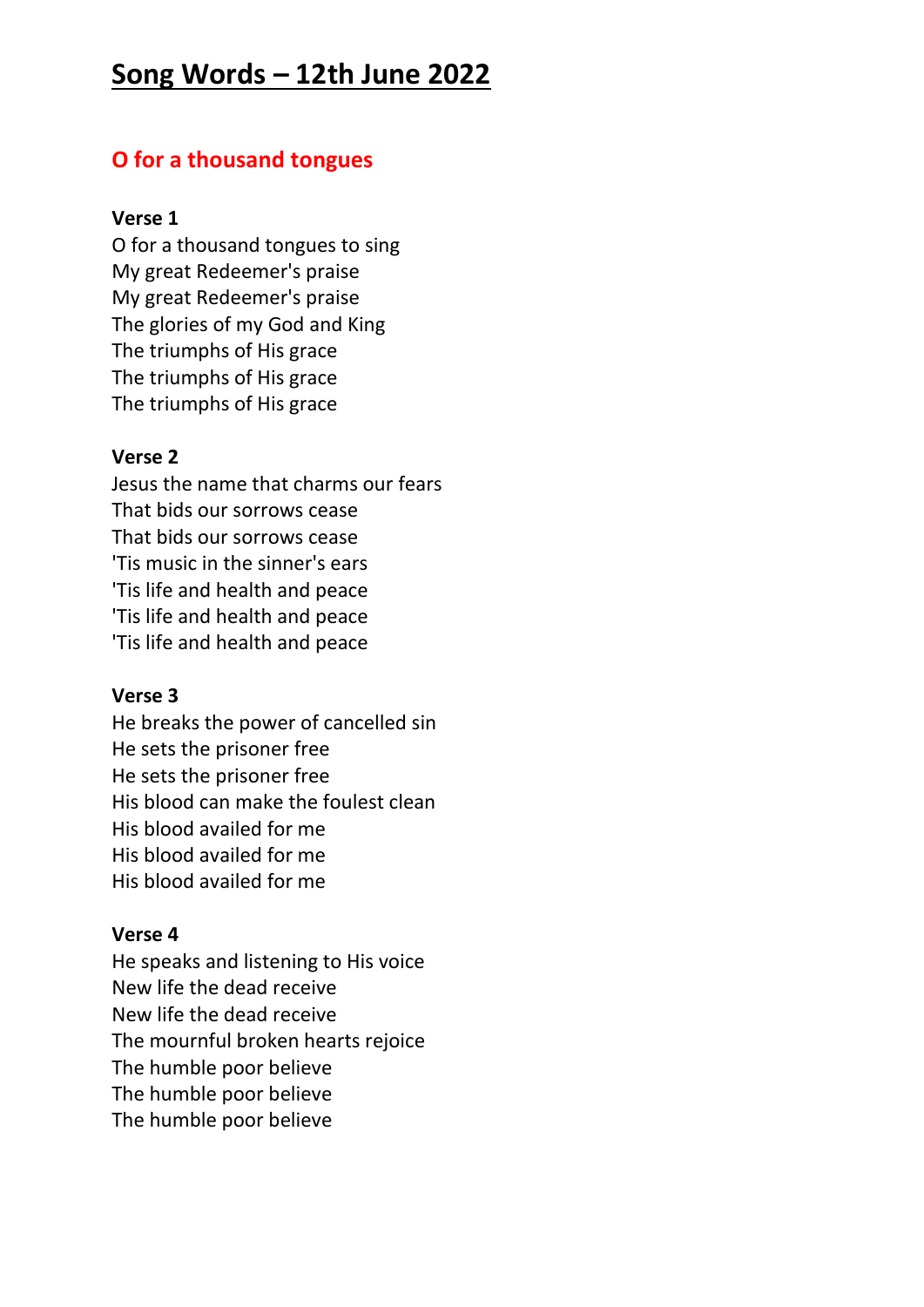## **Verse 5**

Hear Him ye deaf His praise ye dumb Your loosened tongues employ Your loosened tongues employ Ye blind behold your Saviour come And leap ye lame for joy And leap ye lame for joy And leap ye lame for joy

## **Verse 6**

My gracious Master and my God Assist me to proclaim Assist me to proclaim To spread through all the earth abroad The honours of Thy name The honours of Thy name The honours of Thy name

#### **Desborough Baptist Church CCLI Registration #770573**

CCLI Song # 863569 Charles Wesley | Thomas Jarman © Words: Public Domain Music: Public Domain For use solely with the SongSelect® Terms of Use. All rights reserved. www.ccli.com CCLI Licence No. 45277

## **Hosanna (Praise is rising)**

Praise is rising, eyes are turning to You, we turn to You Hope is stirring, hearts are yearning for You, we long for You 'Cause when we see You we find strength to face the day In Your presence all our fears are washed away, washed away

Hosanna, Hosanna You are the God who saves us Worthy of all our praises Hosanna, Hosanna Come have Your way among us We welcome You here, Lord Jesus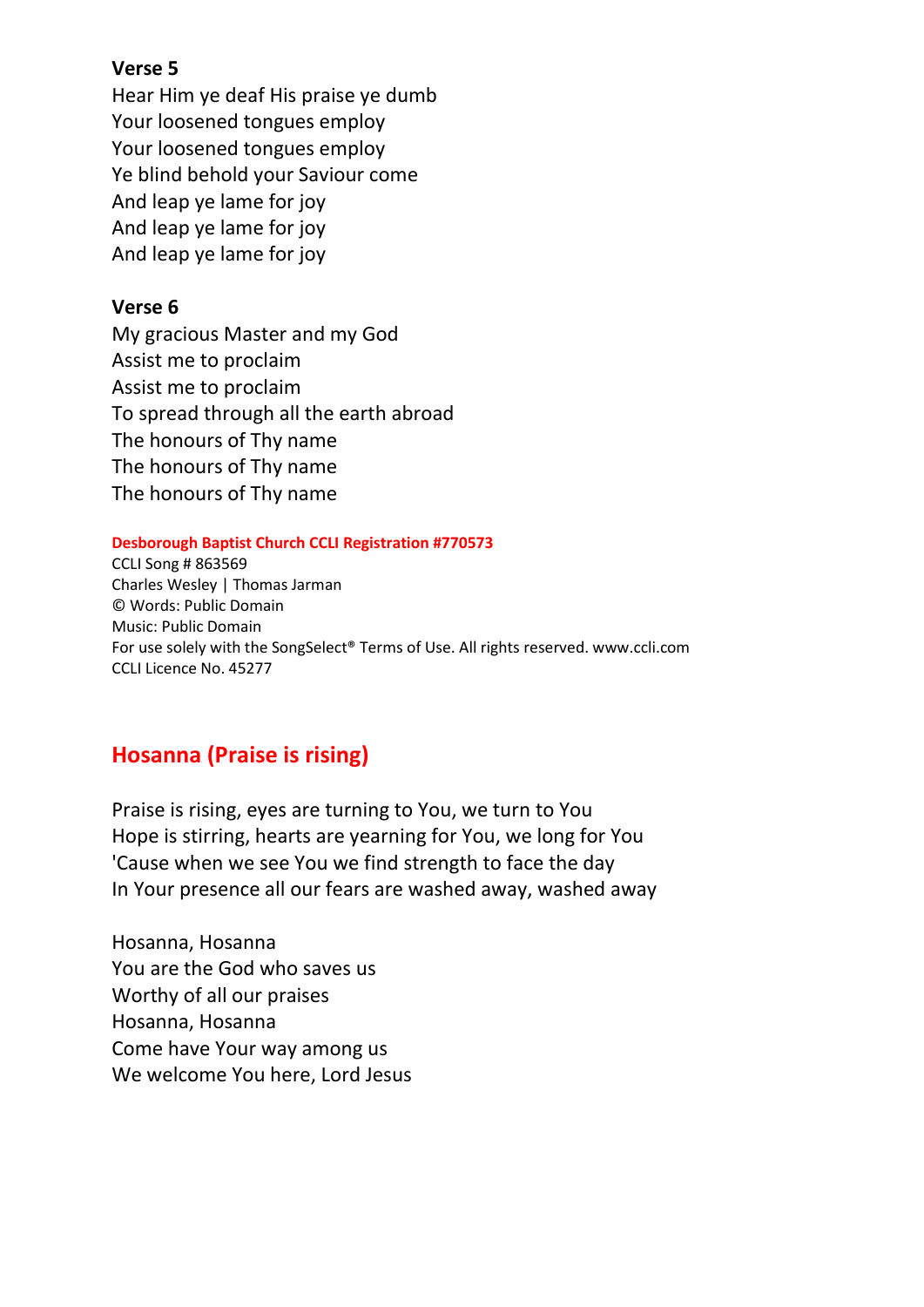Hear the sound of hearts returning to You, we turn to You In Your Kingdom broken lives are made new, You make us new 'Cause when we see You we find strength to face the day In Your presence all our fears are washed away, washed away

Hosanna, Hosanna You are the God who saves us Worthy of all our praises Hosanna, Hosanna Come have Your way among us We welcome You here, Lord Jesus

'Cause when we see You, we find strength to face the day In Your Presence all our fears are washed away 'Cause when we see You, we find strength to face the day In Your Presence all our fears are washed away, washed away

Hosanna, Hosanna You are the God who saves us Worthy of all our praises Hosanna, Hosanna Come have Your way among us We welcome You here, Lord Jesus

Hosanna, Hosanna You are the God who saves us Worthy of all our praises Hosanna, Hosanna Come have Your way among us We welcome You here, Lord Jesus

Hosanna, Hosanna Hosanna, Hosanna

#### **Desborough Baptist Church CCLI Registration #770573**

CCLI Song # 4662491 Brenton Brown | Paul Baloche © 2005, 2006 Integrity's Hosanna! Music (Admin. by Integrity Music Ltd) Thankyou Music (Admin. by Integrity Music Ltd) For use solely with the SongSelect® Terms of Use. All rights reserved. www.ccli.com CCLI Licence No. 45277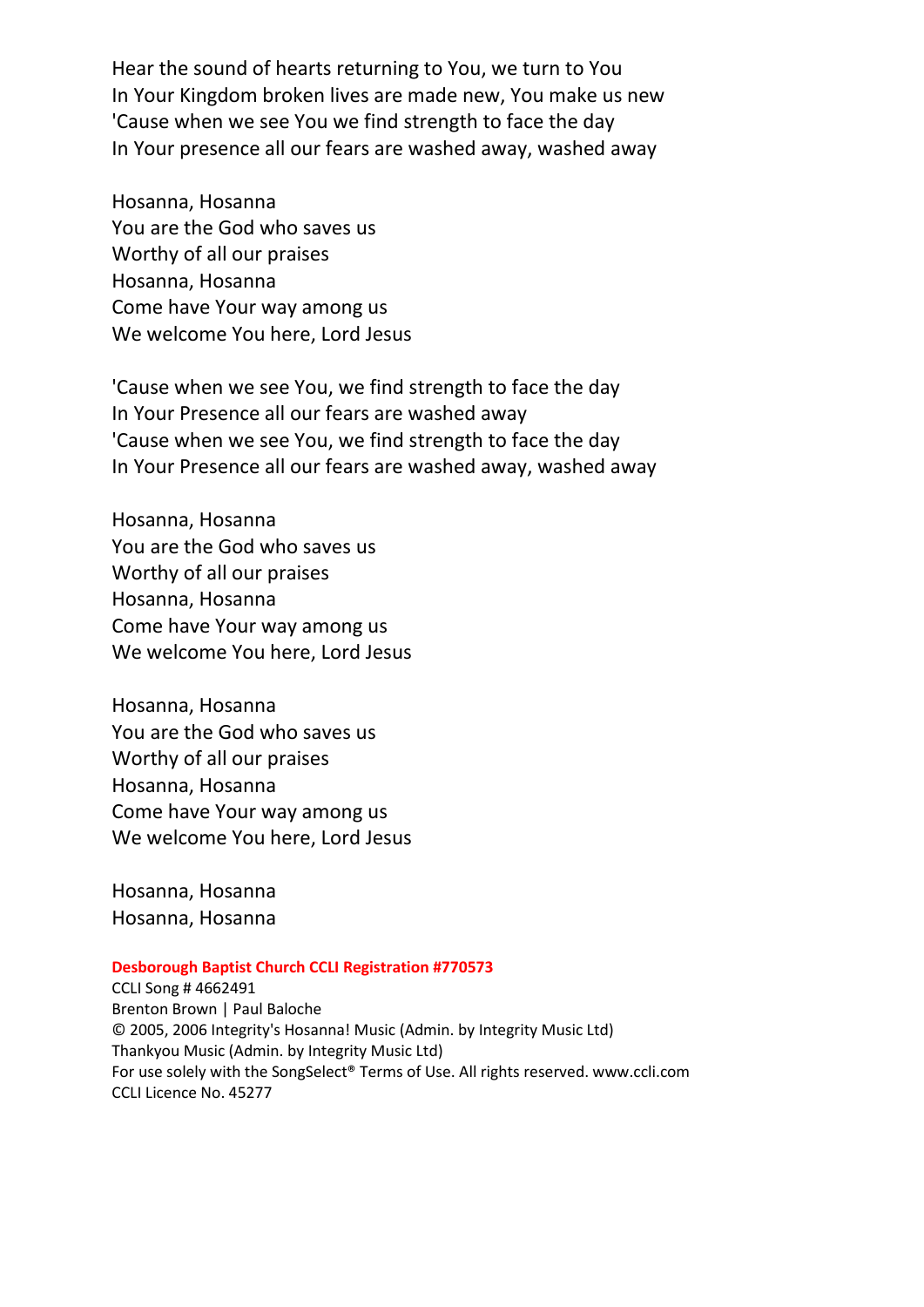## **Lord reign in me**

### **Verse 1**

Over all the earth You reign on high Every mountain stream Every sunset sky But my one request Lord my only aim Is that You'd reign in me again

### **Chorus**

Lord reign in me Reign in Your power Over all my dreams In my darkest hour You are the Lord Of all I am So won't You reign in me again

#### **Verse 2**

Over every thought Over every word May my life reflect The beauty of my Lord 'Cause You mean more to me Than any earthly thing So won't You reign in me again

#### **Desborough Baptist Church CCLI Registration #770573**

CCLI Song # 2490706 Brenton Brown © 1998 Vineyard Songs (UK/Eire) (Admin. by Integrity Music Ltd) For use solely with the SongSelect® Terms of Use. All rights reserved. www.ccli.com CCLI Licence No. 45277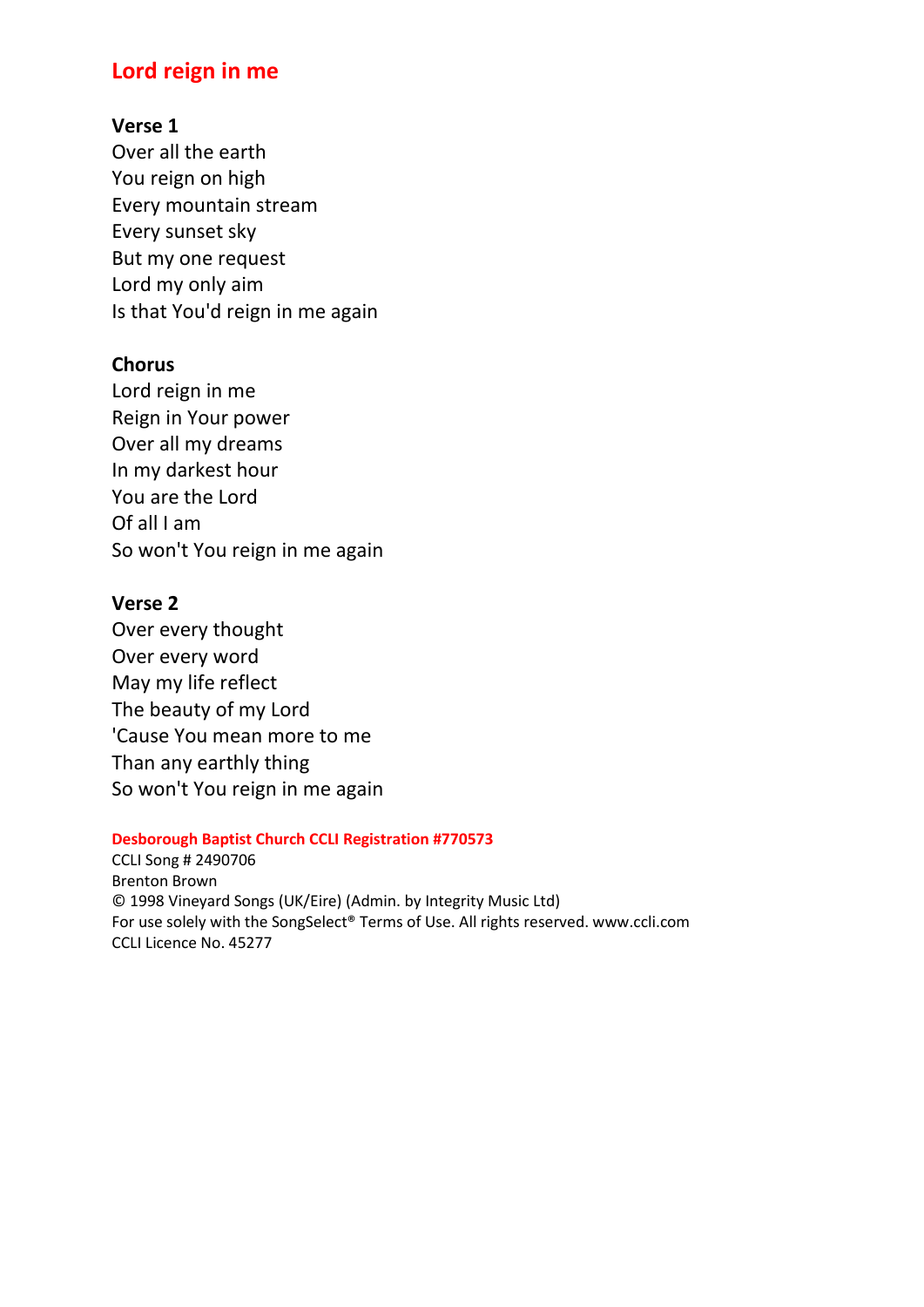## **Lord I come to you (the power of Your love)**

## **Verse 1**

Lord, I come to You Let my heart be changed, renewed Flowing from the grace That I found in You Lord, I've come to know The weaknesses I see in me Will be stripped away By the power of Your love

## **Chorus**

Hold me close Let Your love surround me Bring me near Draw me to Your side And as I wait I'll rise up like the eagle And I will soar with You Your Spirit leads me on In the power of Your love

#### **Verse 2**

Lord, unveil my eyes Let me see You face to face The knowledge of Your love As You live in me Lord, renew my mind As Your will unfolds in my life In living every day By the power of Your love

## **Chorus**

Hold me close Let Your love surround me Bring me near Draw me to Your side And as I wait I'll rise up like the eagle And I will soar with You Your Spirit leads me on In the power of Your love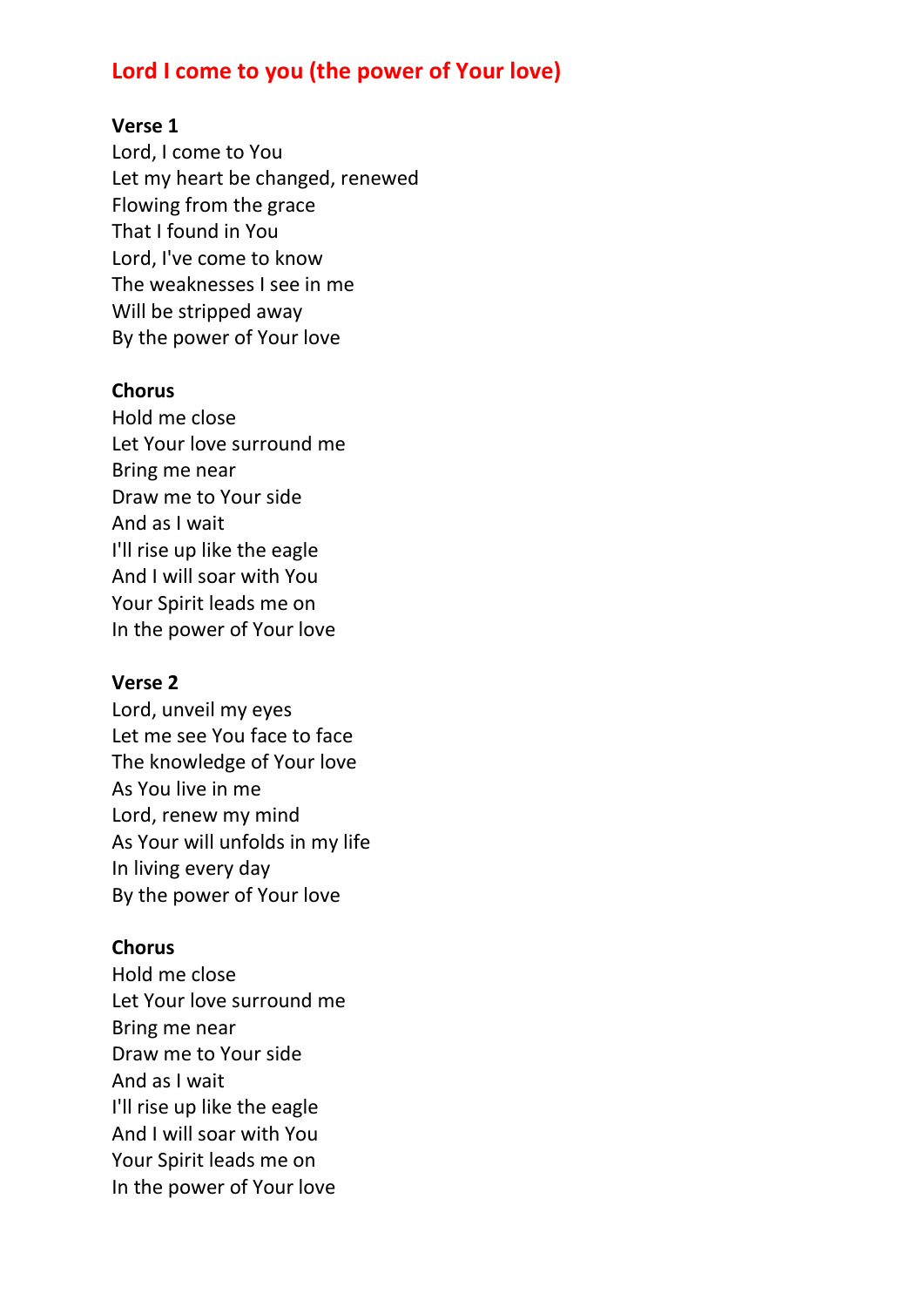#### **Desborough Baptist Church CCLI Registration #770573**

CCLI Song # 917491 Geoff Bullock © 1992 Geoff Bullock Music (Admin. by Song Solutions www.songsolutions.org) For use solely with the SongSelect® Terms of Use. All rights reserved. www.ccli.com CCLI Licence No. 45277

## **Breathe on me breath of God**

### **Verse 1**

Breathe on me breath of God, Fill me with life anew; That I may love what Thou dost love And do what Thou wouldst do.

### **Verse 2**

Breathe on me, Breath of God, Until my heart is pure; Until with Thee Thy will fulfil To do and to endure.

### **Verse 3**

Breathe on me, Breath of God, Till I am wholly Thine; Until this earthly part of me Glows with Thy fire divine.

#### **Verse 4**

Breathe on me, Breath of God, So shall I never die, But live with Thee the perfect life Of Thine eternity.

#### **Desborough Baptist Church CCLI Registration #770573**

CCLI Song # 99481 Edwin Hatch | Robert Jackson © Words: Public Domain Music: Public Domain For use solely with the SongSelect® Terms of Use. All rights reserved. www.ccli.com CCLI Licence No. 45277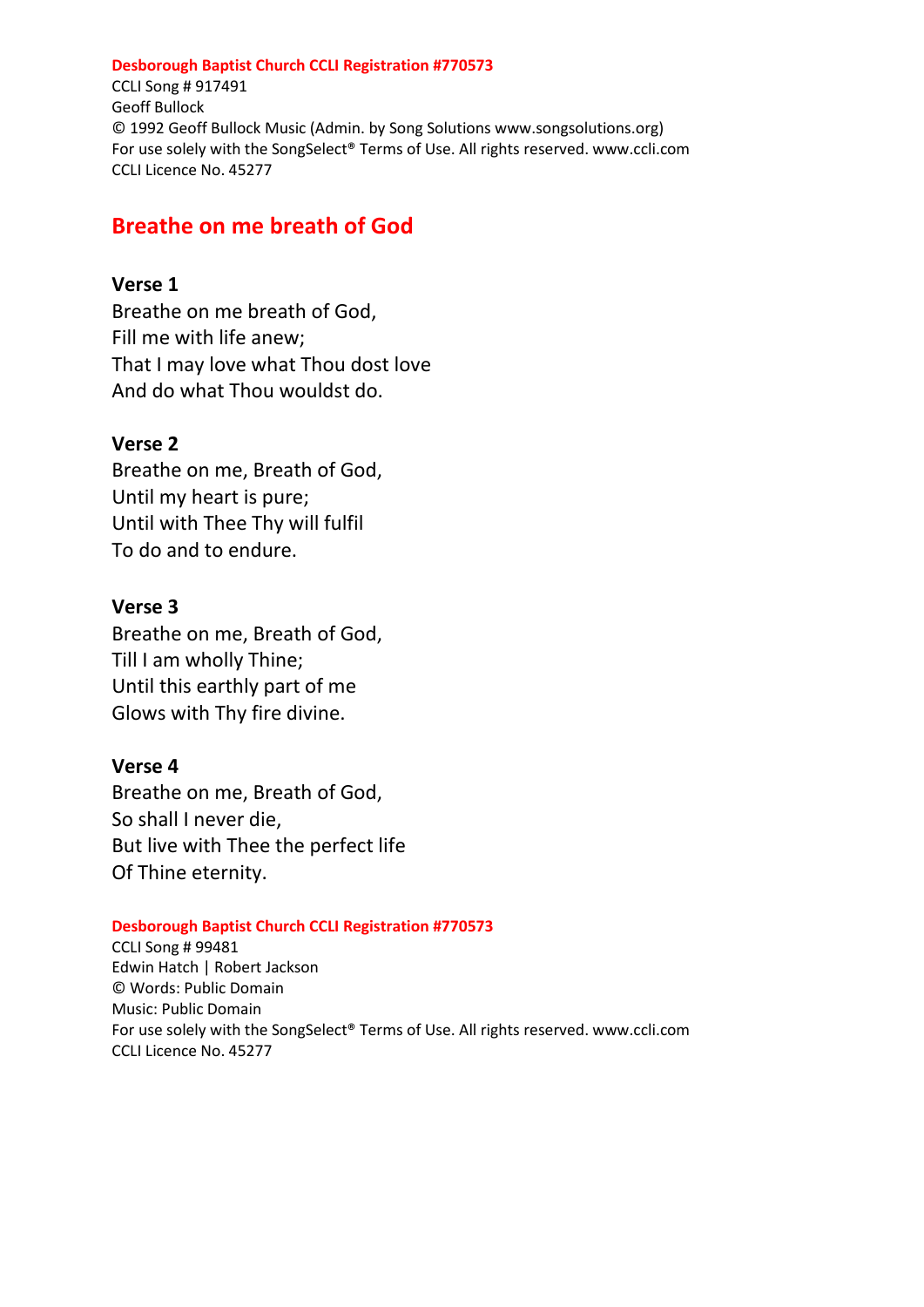## **Jesus is Lord**

## **Verse 1**

Jesus is Lord Creation's voice proclaims it For by His power each tree and flower Was planned and made Jesus is Lord The universe declares it Sun moon and stars in heaven cry Jesus is Lord

## **Chorus**

Jesus is Lord Jesus is Lord Praise Him with hallelujahs For Jesus is Lord

## **Verse 2**

Jesus is Lord Yet from His throne eternal In flesh He came to die in pain On Calv'ry's tree Jesus is Lord From Him all life proceeding Yet gave His life a ransom Thus setting us free

#### **Verse 3**

Jesus is Lord O'er sin the mighty conqueror From death He rose And all His foes shall own His Name Jesus is Lord God sent His Holy Spirit To show by works of power That Jesus Is Lord

#### **Desborough Baptist Church CCLI Registration #770573**

CCLI Song # 39829 David J. Mansell © 1980 Authentic Publishing (Admin. by Integrity Music Ltd) For use solely with the SongSelect® Terms of Use. All rights reserved. www.ccli.com CCLI Licence No. 45277